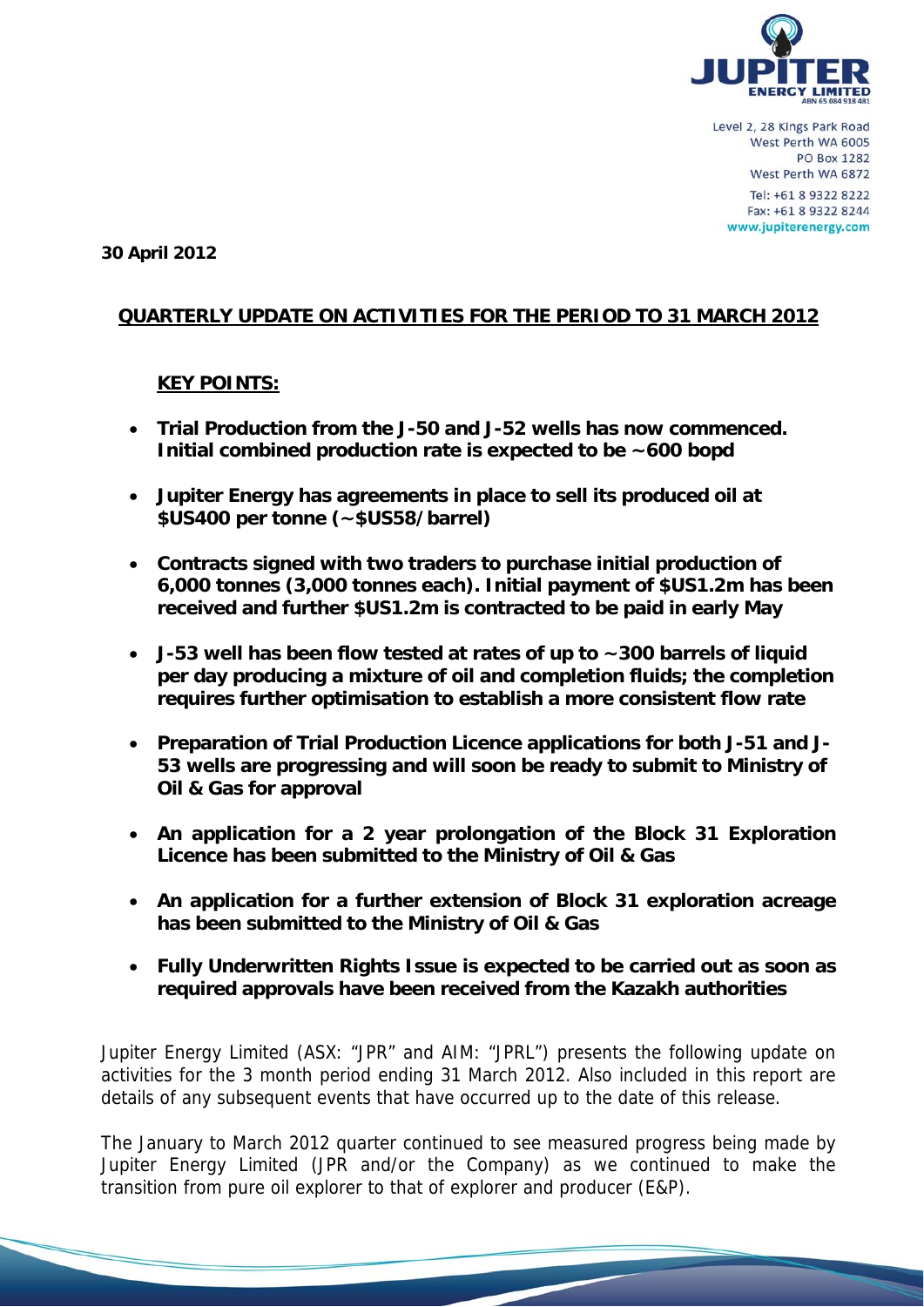# **Overview of the Quarter:**

On 24 April 2012, the Company announced that its J-50 and J-52 wells had begun Trial Production, providing Jupiter with the opportunity to generate a revenue flow that will contribute to the overall funding of the continued development of Block 31.

During the quarter, the Company completed the first of its two 2012 commitment wells (J-53) and results released during in January 2012 confirmed that this well was a commercial discovery. All four exploration wells drilled on Block 31 since 2009 have been discoveries. Testing of the J-53 well under a natural flow regime during the quarter has exhibited a flow regime with only periods of intermittent production and not at a stable rate. Further work is required to establish a continuous and stable flow regime and this work is ongoing.

In March 2012 the Company submitted an application to the Ministry of Oil & Gas to prolong its exploration licence for a further two years, from December 2012 to December 2014. The Company has a  $6+2+2$  year exploration licence and this is the first of the two year extensions available to the Company.

During March 2012 the Company also submitted an application for a further extension of Block 31 acreage. If successful, this will provide the Company with additional exploration acreage which may provide a range of potential new exploration leads.

Details on the progress of both these applications will be released when feedback from the Ministry of Oil & Gas is received.

# **Operations in detail:**

### J-53 Well:

J-53 is the Company's fourth exploration well and the first of its two 2012 commitment wells on Block 31. The well is located 2.8 km southeast of the J-52 well and has increased the known areal extent of the Akkar East field.

The Company announced in January 2012 that analysis by independent consulting firm Reservoir Evaluation Services LLC ("RES") confirmed approximately 87m of gross and 56m of net pay at the Middle Triassic carbonate reservoir unit, the primary reservoir objective in the well. The cut-offs used were again 3.8% for porosity and 50% for oil saturation. The reservoir appears to be oil on rock and well above the already identified Akkar East oil water contact.

During testing the J-53 well has, under natural flow, exhibited a flow regime with only periods of intermittent production and not as expected at a stable rate; this is thought to be the result of flowing back completion fluids into the well bore which inhibit the natural flow of oil from the reservoir. The fluids recovered so far are a mixture of oil and completion fluids. Jupiter is planning to mobilize a coiled tubing unit to jet the completion fluid from the J-53 well bore which is expected to initiate the steady flow regime expected under natural flowing conditions. The Company is also sourcing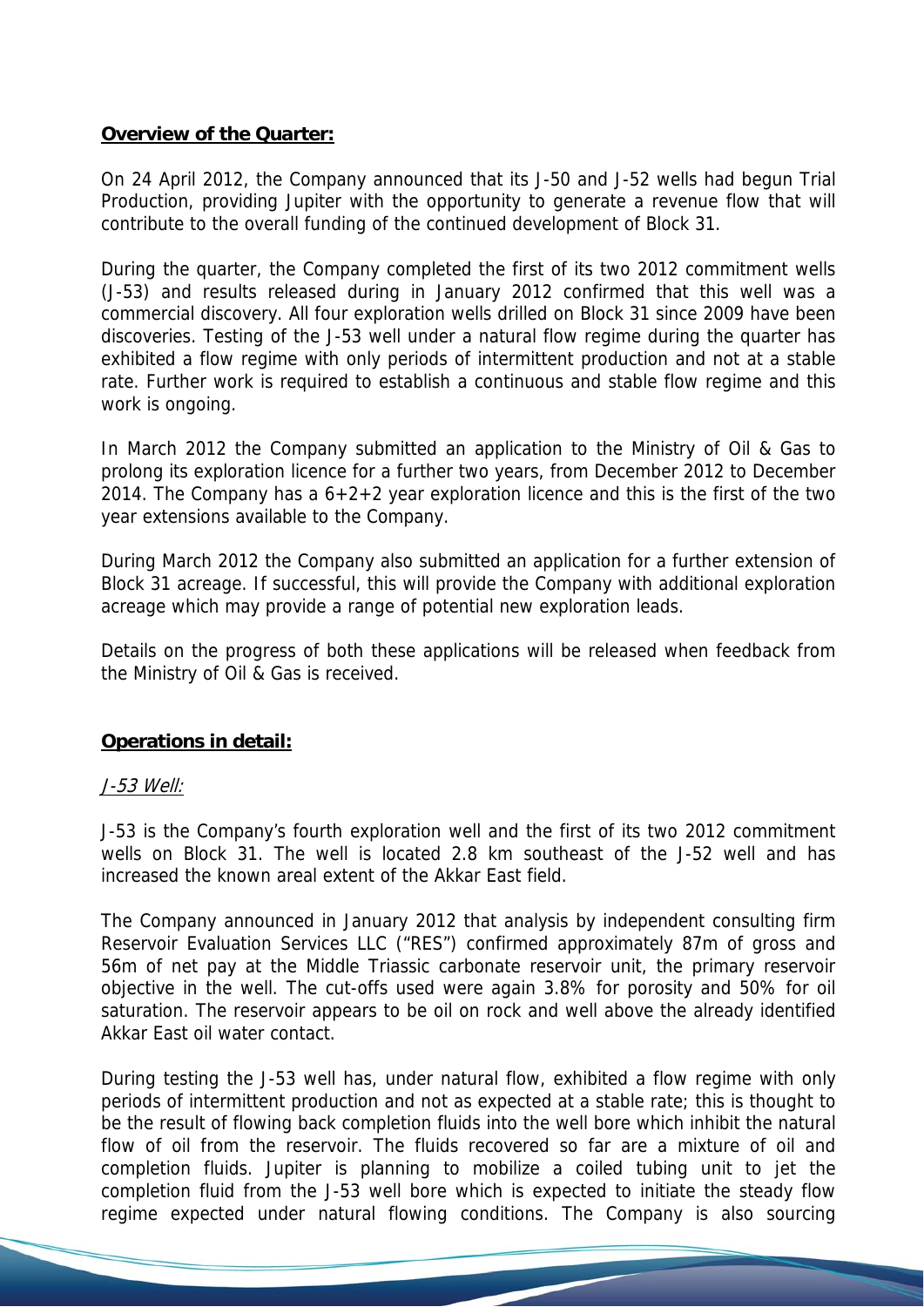equipment to install an electric submersible pump into J53 in the event natural flow cannot be maintained unaided. Analysis of the petro-physical data indicates that J-53 should produce at a long-term steady rate comparable to the other wells, but further work needs to be carried out before confirmation of an expected flow rate. Shareholders will be kept updated on progress.

An application for the J-53 Trial Production Licence is now being prepared for submission to the Ministry of Oil & Gas.

#### J-51 Well:

The J-51 well was the Company's 2011 Commitment Well. The surface location for J-51 was 2 km southwest from J-50 and 1.7 km northwest from J-52 and the location was designed to evaluate the prospectivity of the primary Triassic target within the structure now known as Akkar East.

The J-51 well carried out a 3 month production test and produced on a 9mm choke at a stabilised flow rate of over 600 barrels of oil per day (bopd). The well has been shut in and an application for the J-51 Trial Production Licence is now being prepared for submission to the Ministry of Oil & Gas.

#### J-50 and J-52 Trial Production:

The Company announced on 24 April 2012 that Trial Production had commenced on the J-50 and J-52 wells. The Trial Production Licences are issued for a maximum three (3) year duration to allow the Company to concurrently produce oil from the J-50 and J-52 wells while completing the planning and implementation of the necessary surface infrastructure required to develop the discoveries for long term production.

These wells should have an initial combined production of approximately 600 bopd and the Company is taking responsibility for the transportation of the oil to the nearby 3<sup>rd</sup> party storage facility and for storage costs associated with the oil.

The Company announced on 27 April 2012 that Jupiter Energy had entered into sales agreements with two oil traders for the sale of the oil at the storage facility for a price of \$US400/tonne (~\$US58/barrel). Both oil traders have agreed to pre pay for the supply of 6,000 tonnes of oil on the basis that each will take 3,000 tonnes; advance payment of \$US1.2m has been received by Jupiter and payment of a further \$US1.2m is contracted to be paid in early May 2012.

Under the new sale arrangements, the cost of transportation from the field and storage at the facility is being borne by Jupiter. The sale price of ~\$US58/barrel adjusted for the costs of transportation and storage at ~\$US6/barrel, equates to a net price of ~\$US52/barrel.

When compared on a like for like basis with oil previously sold from the 90-day production testing of Jupiter wells which was collected at the well head by traders, the Company has achieved an almost 23% increase in revenue per barrel from \$US42/barrel to \$US52/barrel with the added benefit of 100% prepayment.

J-55: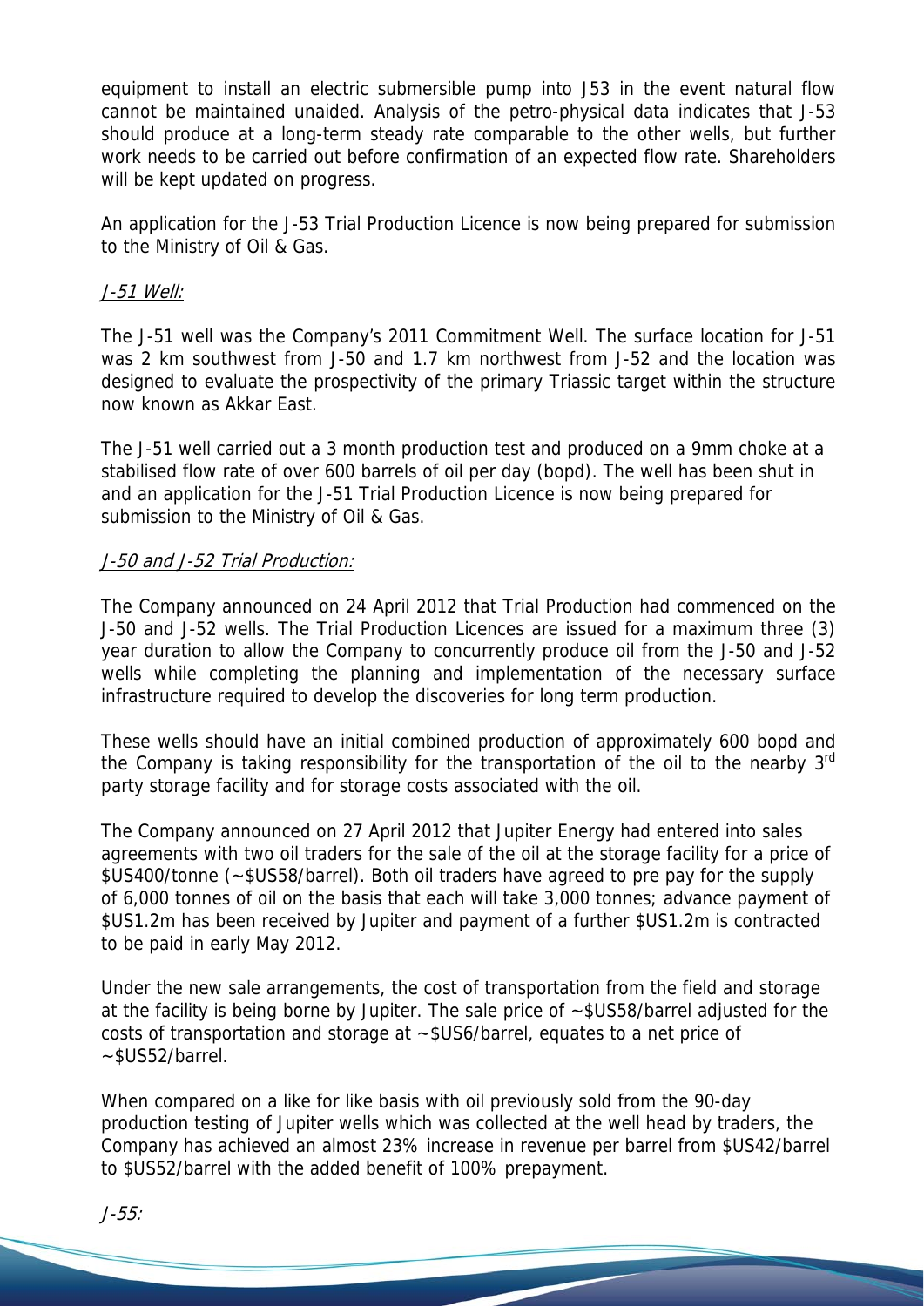The Company, after the 2011 extension of Block 31, has increased the Block 31 permit size from  $\sim$ 63km<sup>2</sup> to  $\sim$ 123km<sup>2</sup> and this new acreage has provided the Company with a range of potential new exploration leads. The Company acquired 3D seismic over this new acreage before the end of 2011 and the new data was processed and interpreted and several new prospects identified (see Figure 1).

The  $1<sup>st</sup>$  well to be drilled on this new area (J-55) will be the final commitment well under the current 6 year exploration licence and this well will spud during 2H 2012.

# **Exploration and New Ventures:**

The Company continues to review new opportunities for growth and has lodged an application for a further extension of the Block 31 territory.

It is expected that as part of this application the Company will need to make a commitment to acquire 3D seismic over any new area and, potentially, to drill further exploration wells. The Company will provide updates on the progress being made with this application as appropriate.

Other new licence opportunities are being evaluated and they can be characterised as Block 31 look-a-likes, namely early-stage exploration acreage with reasonable work commitments. The Company will keep shareholders updated on any material progress being made with the acquisition of any new licence opportunities.

# **Reserves Update:**

An independent estimation of recoverable reserves for Block 31 was detailed in a May 2011 Competent Persons Report (CPR), completed using the Petroleum Resources Management System (PRMS) guidelines. The report was compiled using data from the drilling of the J-50 and J-52 wells. The 2P recoverable estimation was 24.2 million barrels of oil (mmbbl).

Since that time the J-51 and J-53 wells have been completed and a submission has been made to the Kazakh State Reserves Committee for approval of the reserves associated with the J-51 and J-53 wells. The submissions to the Kazakh authorities were based on calculations prescribed in the Russian GOST certification standard such that reserves are classified as C1 and C2 (not 1P, 2P or 3P); the various input parameters in the GOST estimation are derived using a methodology different from that used in the PRMS process.

The Board had planned to complete an estimation of the Company's reserves under the PRMS guidelines during H1 2012 using data from all four discovery wells, however this has been delayed while the Company completes the field work necessary to demonstrate the optimal performance of the J-53.

The Company now plans to complete a comprehensive Competent Persons Report (CPR) under the PRMS guidelines after the next two exploration wells (J-55 and J-56) have been completed. These wells are expected to be drilled on new structures in the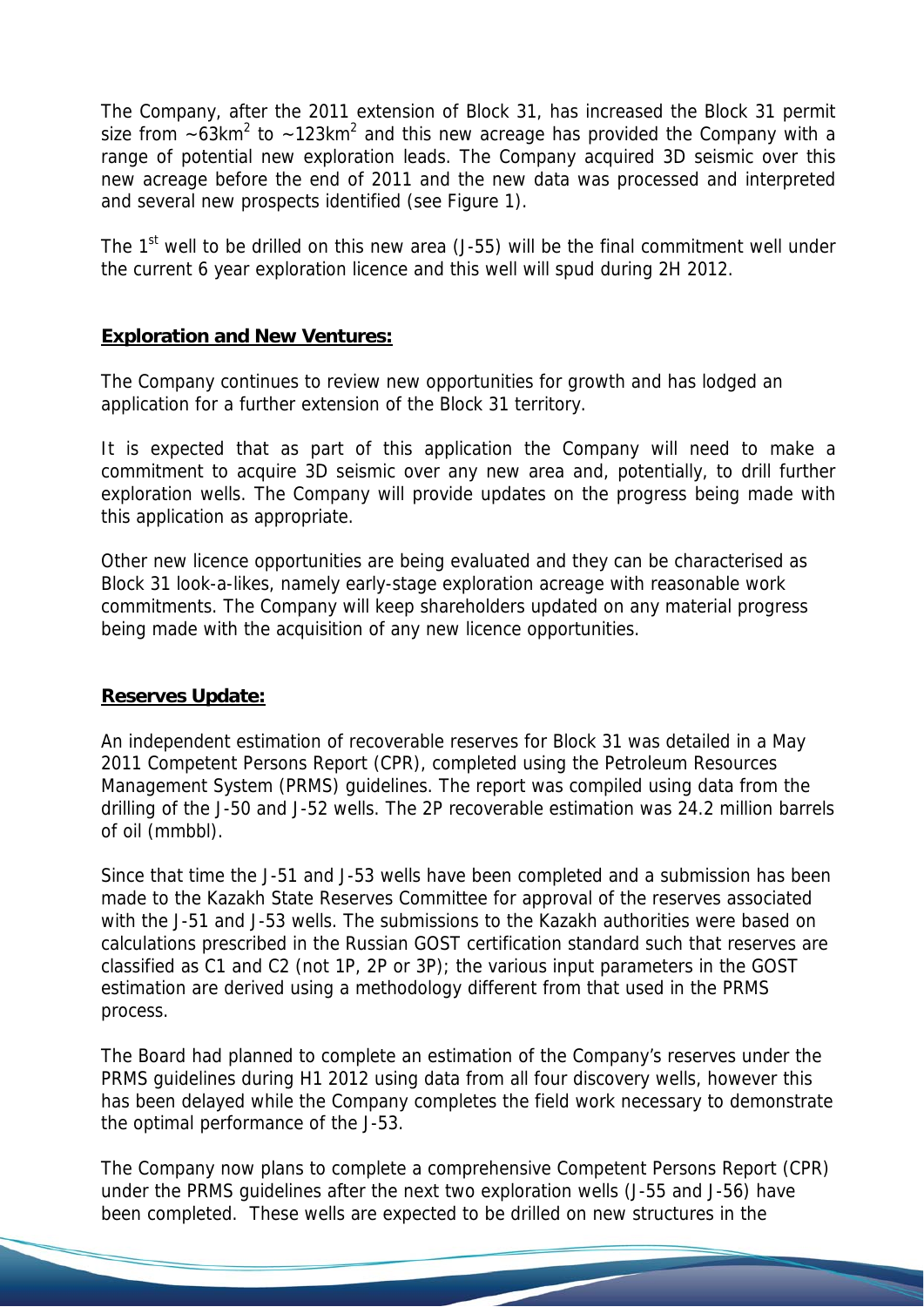southern extension area of Block 31.

As these wells are scheduled to be drilled in 2H 2012, it is expected that the next CPR will be available during 1Q 2013.

### **Block 31 Work Commitments:**

The Company is current with its drilling obligations under the Block 31 contract; the Company has now completed J-53 the first of its two commitment wells for 2012. The second 2012 commitment well, J-55, will be completed during 2012. After J-55 is drilled there are no further work obligations due under Block 31's current 6 year exploration licence which runs through to December 2012.

As detailed above, the Company has lodged an application for a prolongation of the Block 31 Exploration Licence from December 2012 to December 2014. This will be the first of the two prolongations the Company is allowed to make under the contract, with the second extension being for the period December 2014 to December 2016.

On granting of the prolongation, further exploration and development wells are expected to be drilled on Block 31 and the type, quantum, timing and location of these wells will be determined by the Company. There are likely to be several more exploration wells targeting more oil reserves in the new acreage to the south, but there will also be a continued focus on growing the existing Akkar East production profile through the drilling of several appraisal/development wells on that field. This will form part of the process of taking the Akkar East field from Trial Production to Full Production phase.

The major benefit of advancing the Akkar East field from Trial to Full Production is that the Company is allowed under its Production Contract, after all approvals have been given, to sell at least 80% of its oil production from the field into the export market where significantly improved net backs can be achieved.

More detail on the plans to move to Full Production will be released during 2H 2012.

### **Capital Management:**

Further injection of capital will be required before the development of Block 31 will reach self-funding. Whilst the initial prepayment of \$US2.4m for oil sales on J-50 and J-52 is beneficial, the Company is planning a capital raise in mid-2012 of sufficient size to achieve the following objectives of (i) putting the J-51 and J-53 wells on Trial Production (ii) drilling of the J-55 well, and, assuming it is a discovery, completion, testing and applying for a Trial Production Licence.

As mentioned in the Operations Report released on 16 March 2012, given the state of the capital markets, and current market capitalisation of Jupiter, the new funds are likely to be raised by means of a rights issue. It is expected that the rights issue will be fully underwritten and a Prospectus will be lodged once the necessary approval for the fund raising have been received from the Kazakh authorities.

Following what is expected to be a mid-year capital raise and completion of the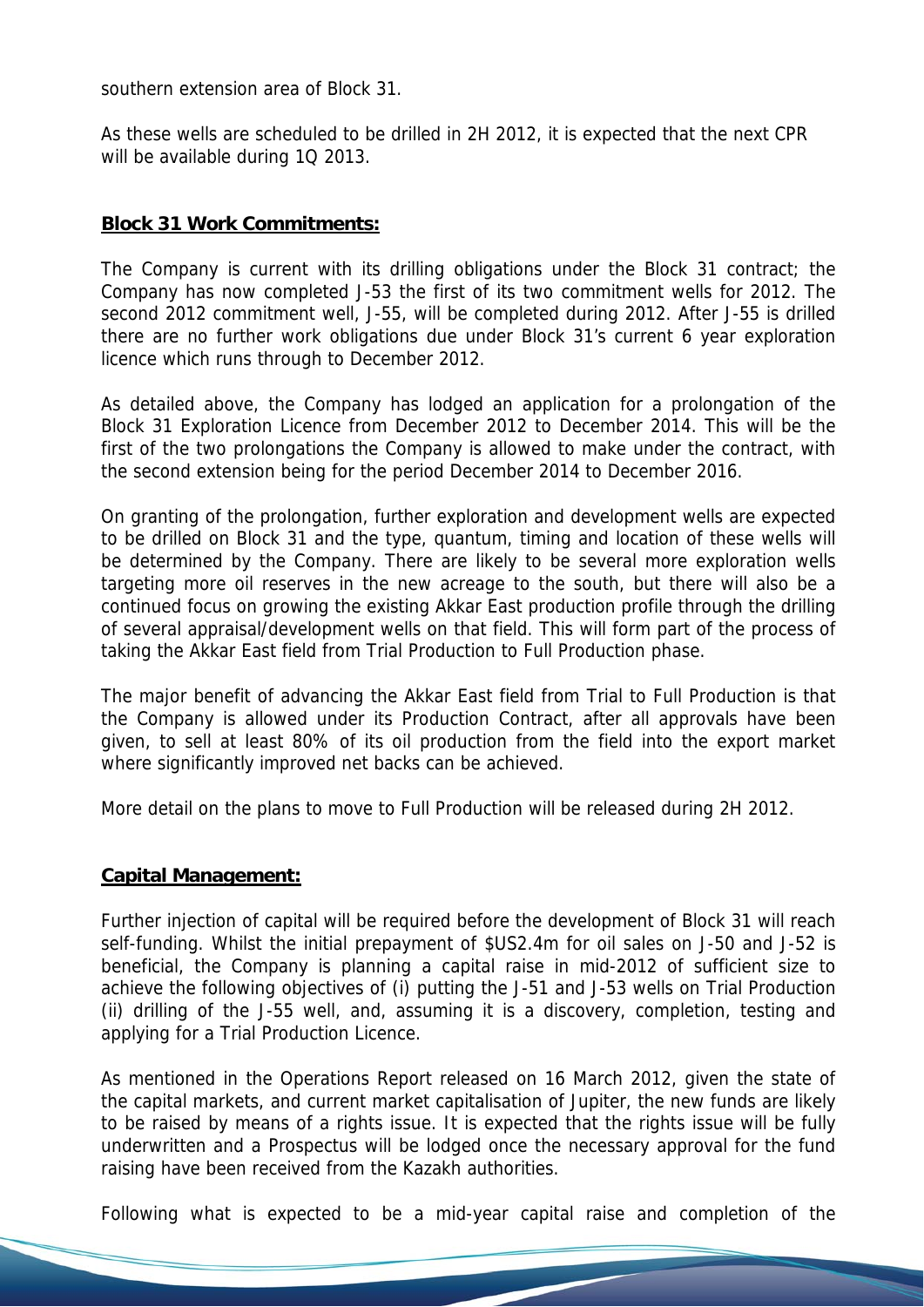objectives set out above, the directors will consider all available options for financing the further development of the East Akkar field to the stage where export oil sales are being achieved and further development of the field is self-funding; these options may include the further issue of new equity, reserve based debt, convertible debt or a combination of these various instruments.

### **General Meeting: 14 May 2012**

A Notice of Meeting was mailed to shareholders on 11 April 2012 and a general meeting will be held in Perth on 14 May 2012. One of the resolutions to be put to shareholders will be authority for the Board to issue the requisite number of shares to Soyuzneftegas Capital ("SNG") to enable the conversion of their existing \$US3.45m Convertible Note to equity.

Shareholders should note that the number of shares to be issued to SNG if the Convertible Note is converted to equity will be calculated using the issue price of the mid year capital raising.

Shareholders are encouraged to review the Notice of Meeting and associated Explanatory Statement, vote on the resolutions and, if possible, attend the meeting in person.

#### **Capital Structure and Finances:**

As at 31 March 2012, the Company had 116,130,154 listed shares trading under the ASX ticker "JPR" and AIM ticker "JPRL". The Company had 866,669 unlisted options on issue all expiring on 31 December 2012 with exercise prices between \$1.50 and \$2.775. The Company also had on issue a total of 2,133,335 unvested Performance Rights.

Unaudited net cash reserves as at 31 March 2012 totalled approximately \$A1.57m and during April 2012 a further \$US2.4m was contracted for through the prepaid sale of trial production oil. As at the date of this announcement, \$US1.2m has been paid and a further \$US1.2m is contracted to be paid in early May 2012.

#### **Summary:**

The quarter saw continued progress towards the goal of developing Jupiter Energy into a full cycle E&P company with a growing production profile and material reserves.

If shareholders have any questions regarding this quarterly report they are welcome to contact the Company on +61 89322 8222.

Geoff Gander Chairman/CEO

**ENDS**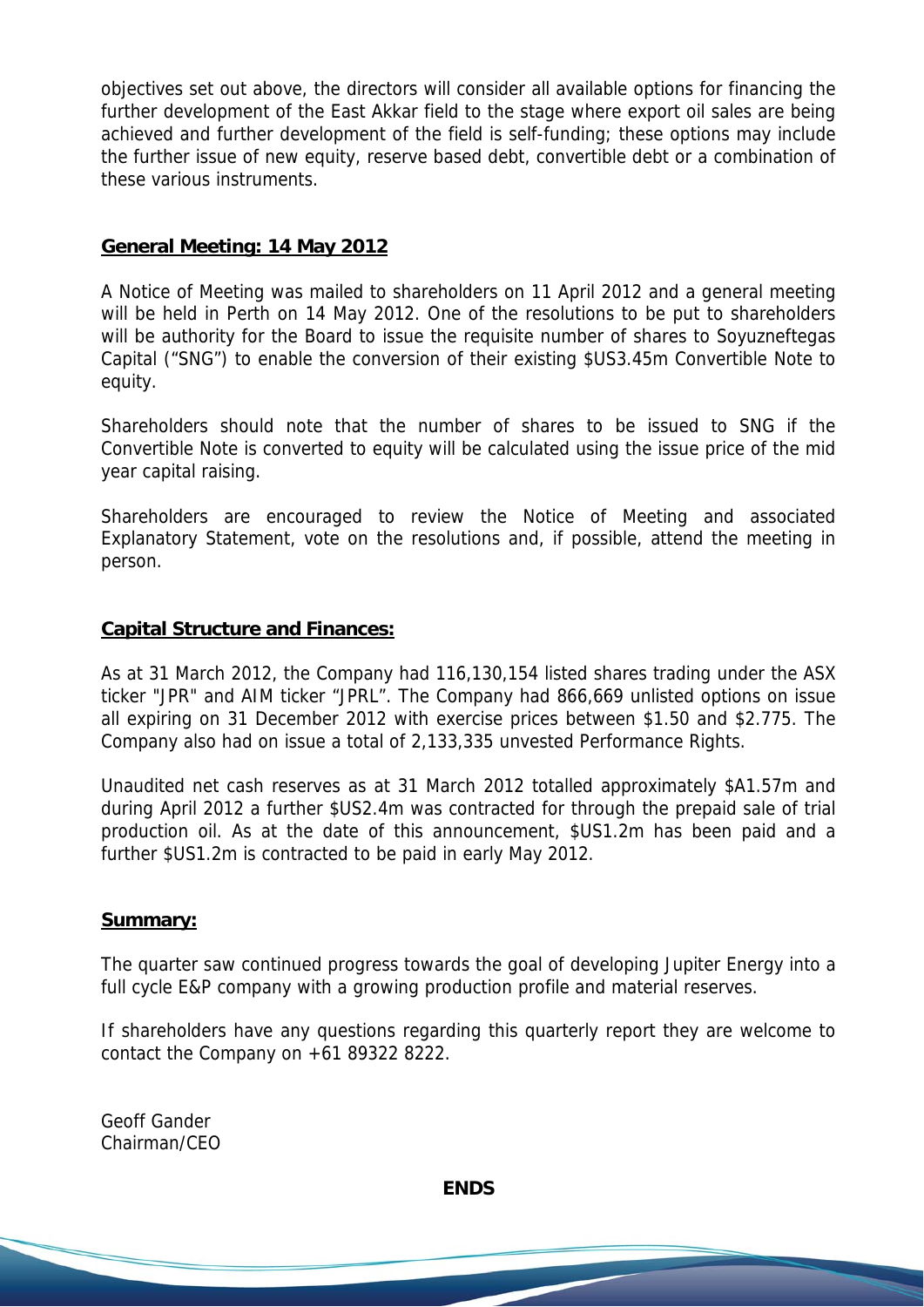# **Enquiries:**

Jupiter Energy (+61 89 322 8222) Geoff Gander (geoff@jupiterenergy.com)

#### **Competent Persons Statements:**

#### General

Keith Martens, BSc Geology and Geophysics, with over 35 years' oil & gas industry experience, is the qualified person who has reviewed and approved the technical information contained in this report.

#### Independent Reserves

The information in this report which relates to independent Triassic oil reserves (1P, 2P, 3P) and prospective resource (P90, P50, P10) is based on information compiled by Senergy Limited, an international oil & gas consulting company that specialises in oil & gas reserve estimations. Senergy Limited has sufficient experience which is relevant to reserve estimations and to the specific exploration permit in Kazakhstan to qualify as competent to verify information pertaining to the Triassic oil reserves (1P, 2P, 3P) and prospective resource (P90, P50, P10). Senergy Limited has given and not withdrawn its written consent to the inclusion of its name and the Triassic 1P, 2P, 3P reserves and prospective resource (P90, P50, P10) figures in the form and context in which they appear in this report. Senergy Limited has no material interest in the Company.

The information in this report which relates to Triassic prospective resources (P50) and open hole logging interpretation is based on information compiled by Reservoir Evaluation Services LLP (RES), a Kazakh based oil & gas consulting company that specialises in oil & gas reserve estimations. RES has sufficient experience which is relevant to oil & gas reserve estimation and open hole logging analysis and to the specific permit in Kazakhstan to qualify as competent to verify the information pertaining to the Triassic prospective resource (P50) and open hole logging analysis. RES has given and not withdrawn its written consent to the inclusion of the Triassic prospective resource (P50) figure or open hole logging analysis in the form and context in which they appear in this report. RES has no material interest in the Company

### **About the Company:**

Jupiter Energy Limited is an oil exploration and production company, quoted on both the AIM and ASX markets. The Company is focused on developing its onshore assets in western Kazakhstan. In 2008 the Company acquired 100 per cent of the Block 31 permit, located in the oil-rich Mangistau Basin, close to the port city of Aktau.

Jupiter has a proven in-country management team, led by an experienced, international Board, together possessing the skills, knowledge, network and attention to detail needed to operate successfully in Kazakhstan. The forward plan will see Jupiter develop a group production facility on Block 31 to process, store and export oil. This topside